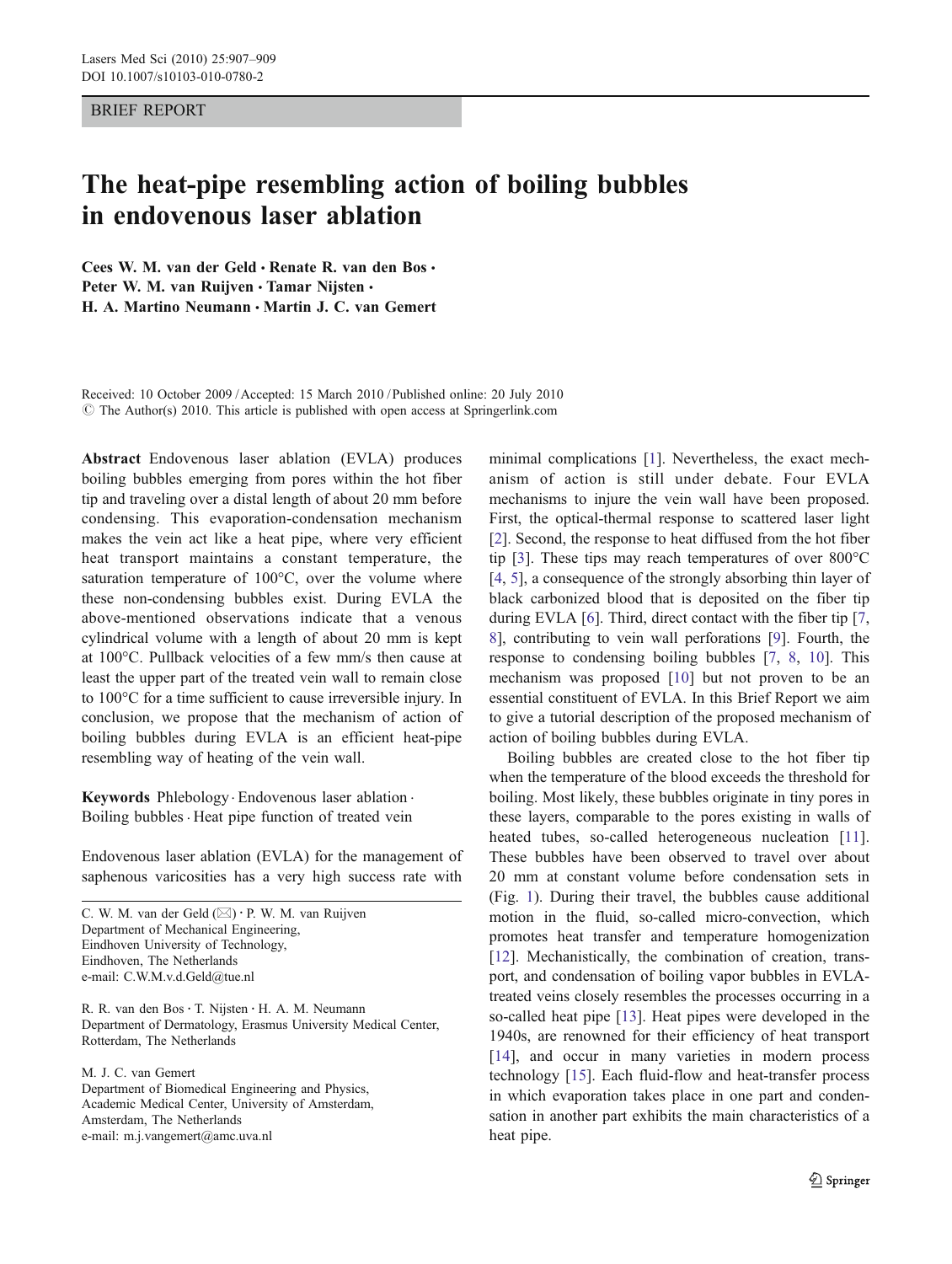<span id="page-1-0"></span>Fig. 1 Boiling bubbles (with vertical shadows) still visible 20 mm distal from the fiber tip during EVLA with a 1,470-nm diode laser (Ceralas E, Biolitec) at 5 W, 0.6 mm diameter fiber, about 1 mm/s pullback velocity, in a 3 mm diameter catheter



The physics of heat-pipe function is based on the fact that the boiling bubbles are in local thermodynamic equilibrium with their surroundings [[16\]](#page-2-0). First, suppose theoretically that the bubble content would be superheated, i.e., have a temperature above the saturation temperature. Then, heat transfer to the surrounding liquid would occur quickly. Second, suppose that the temperature of part of the bubble would sink below the saturation temperature. Then, this part of the vapor would condense immediately. The bubble would shrink or even collapse [\[17](#page-2-0), [18](#page-2-0)]. Thus, when two phases of the same component, i.e., vapor and liquid, are cohabiting the vapor phase and its immediate surroundings must have a temperature exactly equal to the saturation temperature.

Measurements in our laboratory (not shown) identified that the bubbles created during EVLA contain mainly



Fig. 2 Cartoon of three EVLA heat-transfer mechanisms (excluding direct contact of hot fiber tip and vein wall), which are effective at different time points. The centered EVLA catheter typically has a 3 mm diameter and the tumescent anesthesia forces the vein wall to fold itself over the catheter. Heat diffusion from the hot tip and the optical-thermal interaction have their primary effect about perpendicular to the fiber near the fiber tip, over about 6 mm vein wall length (left arrow) [\[3](#page-2-0)]. Boiling bubbles (small spheres) reach distances of about 20 mm (right arrow)

steam. As these bubbles are non-condensing over 20 mm, the volume where they move must be at 100°C. Since bubbles move to upper parts of their enclosure, at least the upper part of the vein wall is in contact with these bubbles. Typical pullback velocities of a few mm/s cause these parts of the treated vein wall to remain close to 100°C for at least several seconds. Then, because thermal rate process theory suggests irreversible injury if a threshold temperature of 75°C occurs during 1 s, or 70°C during 10 s [[19](#page-2-0)], this warrants the conclusion that the vein wall will be irreversibly injured. Figure 2 shows a cartoon of the interactions.

During EVLA, the heat-pipe resembling function of the treated vein ensures that the boiling bubbles enhance the transport of heat from the hot fiber tip to the blood volume over a distal length of about 20 mm. We emphasize that heat-loss mechanisms such as thermal conduction and convection determine the gradient of the temperature at e.g., the vessel wall but not the temperature itself.

In conclusion, we propose the mechanism of action of boiling bubbles during EVLA is a heat-pipe resembling efficient way of heating of the vein wall.

Acknowledgments We thank one of the reviewers for providing us with thought-provoking comments.

Open Access This article is distributed under the terms of the Creative Commons Attribution Noncommercial License which permits any noncommercial use, distribution, and reproduction in any medium, provided the original author(s) and source are credited.